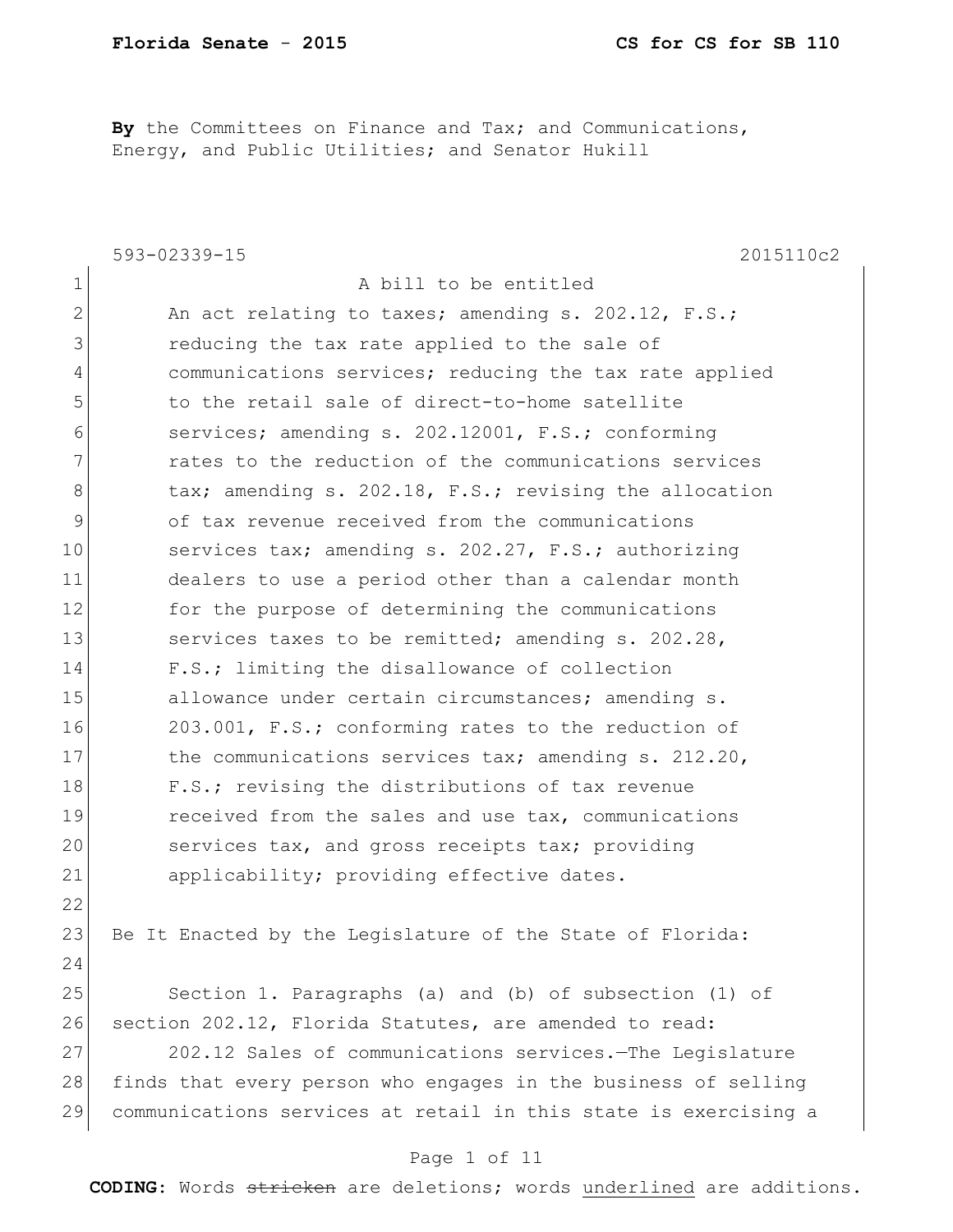593-02339-15 2015110c2 30 taxable privilege. It is the intent of the Legislature that the 31 tax imposed by chapter 203 be administered as provided in this 32 chapter. 33 (1) For the exercise of such privilege, a tax is levied on 34 each taxable transaction<sub> $\tau$ </sub> and the tax is due and payable as 35 follows: 36 (a) Except as otherwise provided in this subsection, at the 37 a rate of 3.05 6.65 percent applied to the sales price of the 38 communications service that which: 39 1. Originates and terminates in this state, or 40 2. Originates or terminates in this state and is charged to 41 a service address in this state, 42 43 when sold at retail, computed on each taxable sale for the 44 purpose of remitting the tax due. The gross receipts tax imposed 45 by chapter 203 shall be collected on the same taxable 46 transactions and remitted with the tax imposed by this 47 paragraph. If no tax is imposed by this paragraph due to the 48 exemption provided under <del>by reason of</del> s. 202.125(1), the tax 49 imposed by chapter 203 shall nevertheless be collected and 50 remitted in the manner and at the time prescribed for tax 51 collections and remittances under this chapter. 52 (b) At the rate of 7.2  $10.8$  percent applied to  $\Theta$  the 53 retail sales price of any direct-to-home satellite service 54 received in this state. The proceeds of the tax imposed under

55 this paragraph shall be accounted for and distributed in 56 accordance with s. 202.18(2). The gross receipts tax imposed by 57 chapter 203 shall be collected on the same taxable transactions 58 and remitted with the tax imposed by this paragraph.

#### Page 2 of 11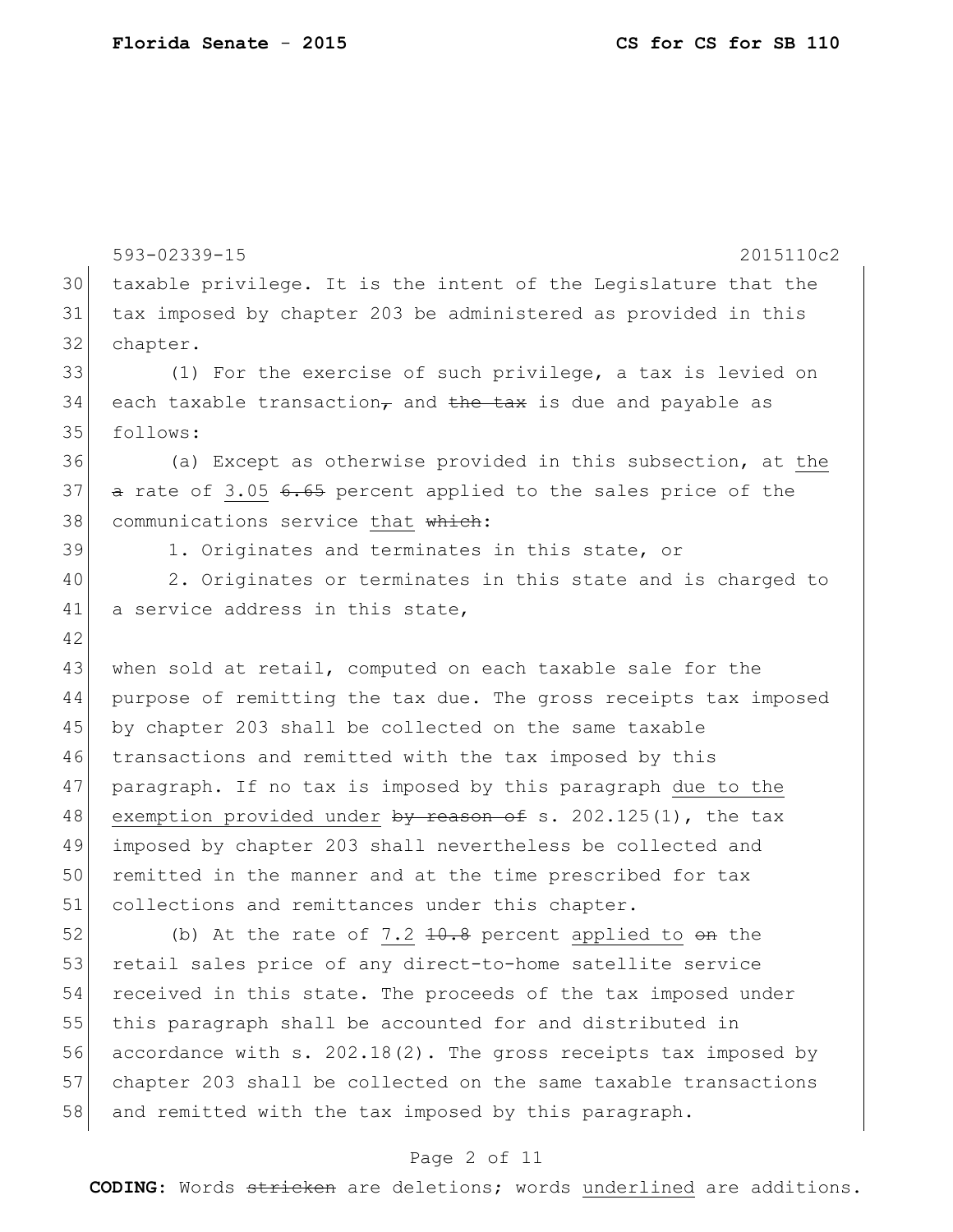|    | 593-02339-15<br>2015110c2                                             |  |  |  |
|----|-----------------------------------------------------------------------|--|--|--|
| 59 | Section 2. Section 202.12001, Florida Statutes, is amended            |  |  |  |
| 60 | to read:                                                              |  |  |  |
| 61 | 202.12001 Combined rate for tax collected pursuant to ss.             |  |  |  |
| 62 | 202.12(1)(a) and 203.01(1)(b). - In complying with ss. 1-3, ch.       |  |  |  |
| 63 | 2010-149, Laws of Florida, the dealer of communication services       |  |  |  |
| 64 | may collect a combined rate of 3.2 6.8 percent, composed              |  |  |  |
| 65 | comprised of the 3.05 6.65 percent and 0.15 percent rates             |  |  |  |
| 66 | required by ss. $202.12(1)$ (a) and $203.01(1)$ (b) 3., respectively, |  |  |  |
| 67 | if as long as the provider properly reflects the tax collected        |  |  |  |
| 68 | with respect to the two provisions as required in the return to       |  |  |  |
| 69 | the department of Revenue.                                            |  |  |  |
| 70 | Section 3. Effective August 1, 2015, subsection (2) of                |  |  |  |
| 71 | section 202.18, Florida Statutes, is amended to read:                 |  |  |  |
| 72 | 202.18 Allocation and disposition of tax proceeds. - The              |  |  |  |
| 73 | proceeds of the communications services taxes remitted under          |  |  |  |
| 74 | this chapter shall be treated as follows:                             |  |  |  |
| 75 | (2) The proceeds of the taxes remitted under s.                       |  |  |  |
| 76 | $202.12(1)$ (b) shall be allocated $divided$ as follows:              |  |  |  |
| 77 | (a) The portion of the such proceeds which constitutes                |  |  |  |
| 78 | gross receipts taxes, imposed at the rate prescribed in chapter       |  |  |  |
| 79 | 203, shall be deposited as provided by law and in accordance          |  |  |  |
| 80 | with s. 9, Art. XII of the State Constitution.                        |  |  |  |
| 81 | (b) Forty-four and one-half Sixty-three percent of the                |  |  |  |
| 82 | remainder shall be allocated to the state and distributed             |  |  |  |
| 83 | pursuant to s. 212.20(6), except that the proceeds allocated          |  |  |  |
| 84 | pursuant to s. 212.20(6)(d)2. shall be prorated to the                |  |  |  |
| 85 | participating counties in the same proportion as that month's         |  |  |  |
| 86 | collection of the taxes and fees imposed pursuant to chapter 212      |  |  |  |
| 87 | and paragraph (1)(b).                                                 |  |  |  |

# Page 3 of 11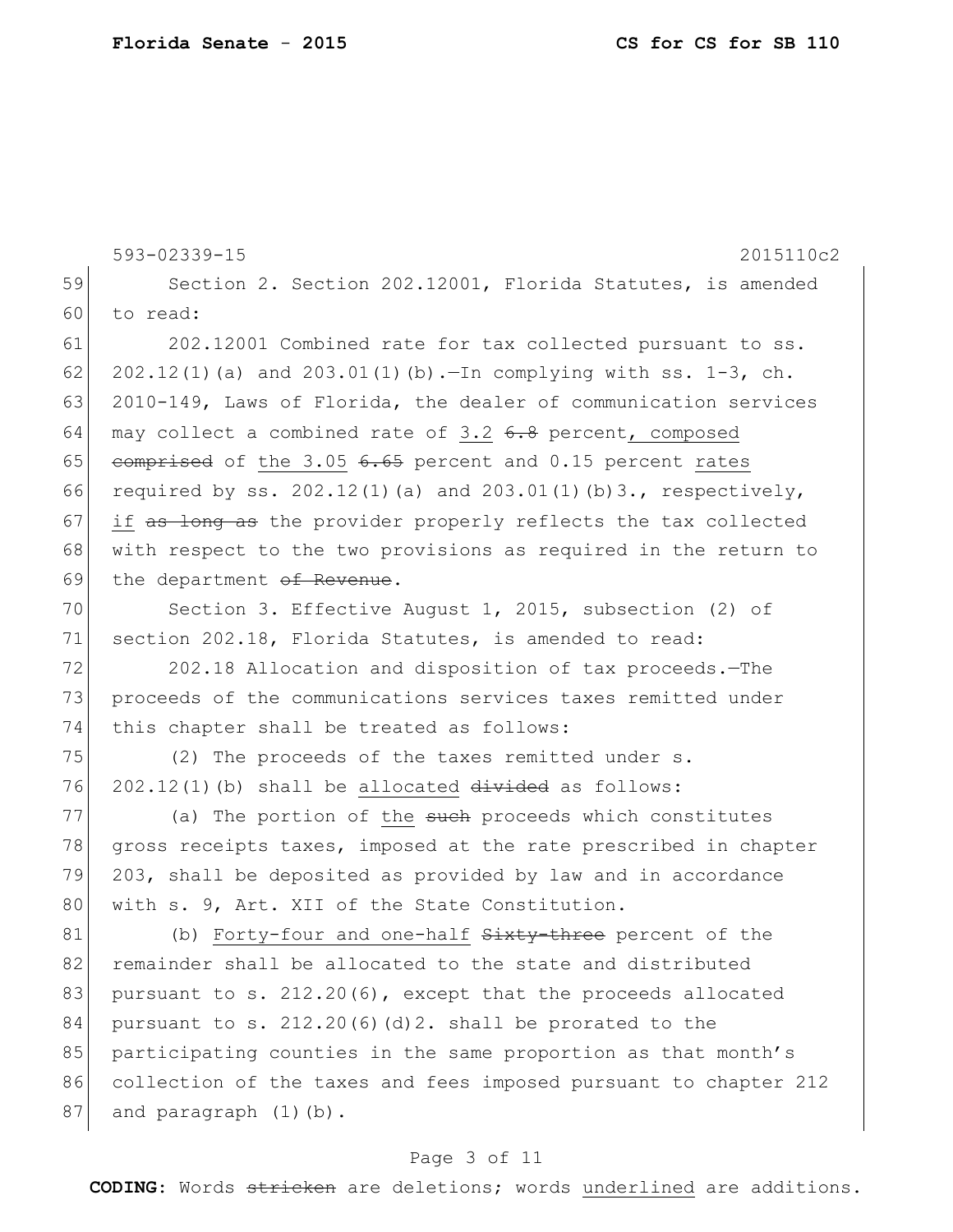593-02339-15 2015110c2 88 (c)1. During each calendar year, the remaining portion of 89 the such proceeds shall be transferred to the Local Government 90 Half-cent Sales Tax Clearing Trust Fund. Seventy percent of such 91 proceeds shall be allocated in the same proportion as the 92 allocation of total receipts of the half-cent sales tax under s. 93 218.61 and the emergency distribution under s. 218.65 in the 94 prior state fiscal year. Thirty percent of such proceeds shall 95 be distributed pursuant to s. 218.67. 96 2. The proportion of the proceeds allocated based on the 97 emergency distribution under s. 218.65 shall be distributed 98 pursuant to s. 218.65. 99 3. In each calendar year, the proportion of the proceeds 100 allocated based on the half-cent sales tax under s. 218.61 shall 101 be allocated to each county in the same proportion as the 102 county's percentage of total sales tax allocation for the prior 103 state fiscal year and distributed pursuant to s. 218.62. 104 4. The department shall distribute the appropriate amount 105 to each municipality and county each month at the same time that 106 local communications services taxes are distributed pursuant to 107 subsection (3). 108 Section 4. Subsection (1) of section 202.27, Florida 109 Statutes, is amended to read: 110 202.27 Return filing; rules for self-accrual. 111 (1) For the purpose of ascertaining the amount of tax 112 payable under this chapter and chapter 203, every dealer shall 113 has the duty to file a return and remit the taxes required to be 114 collected in any calendar month to the department, on or before 115 the 20th day of the subsequent calendar month, upon forms 116 prepared and furnished by the department or in a format

#### Page 4 of 11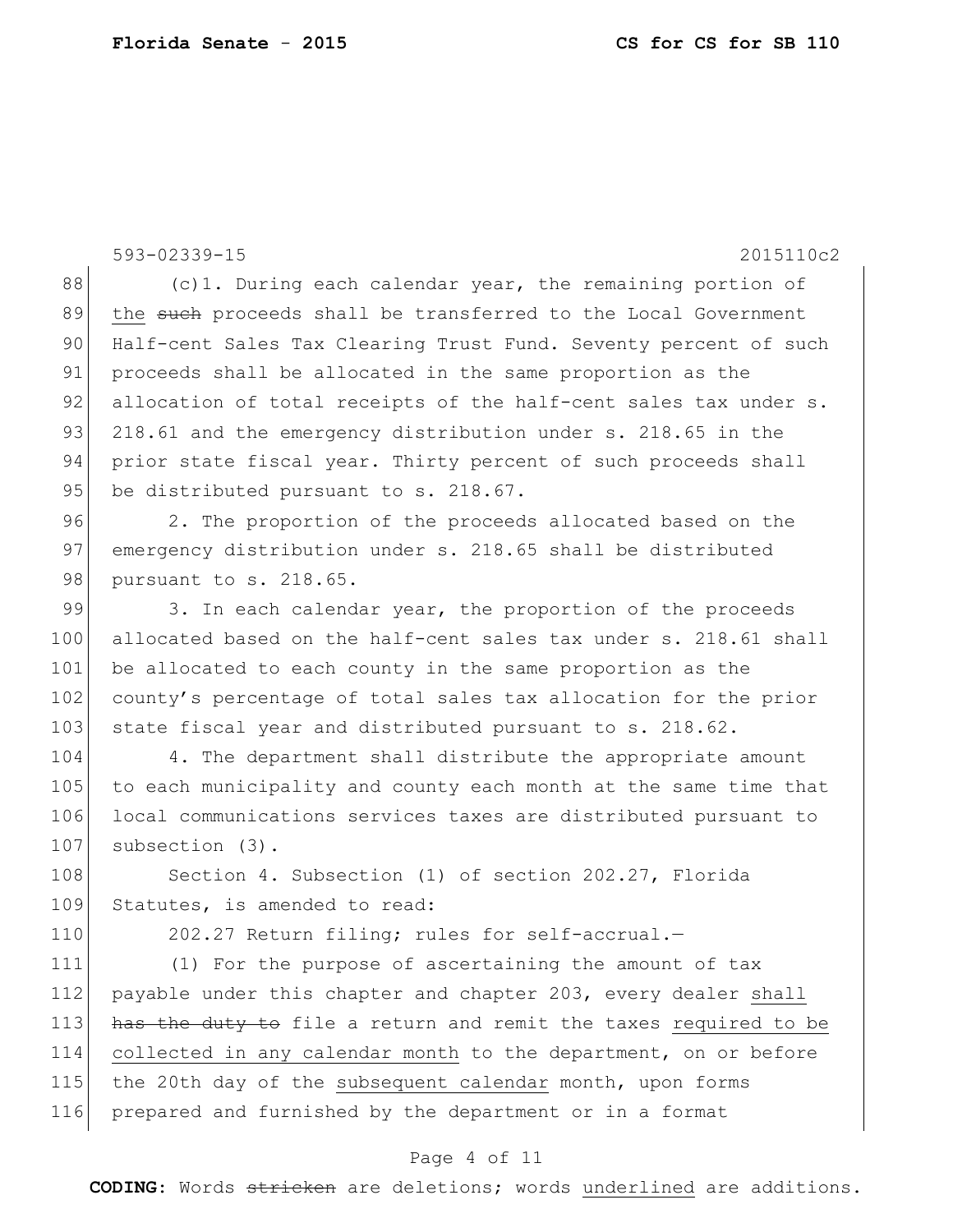|     | 593-02339-15<br>2015110c2                                          |
|-----|--------------------------------------------------------------------|
| 117 | prescribed by it. The department shall, by rule, prescribe the     |
| 118 | information to be furnished by taxpayers on such returns. For      |
| 119 | the purpose of determining the taxes required to be remitted       |
| 120 | under this subsection, a dealer may elect to use an alternative    |
| 121 | period basis. An alternative period basis is any month-long        |
| 122 | period, other than a calendar month, which has an end date on or   |
| 123 | after the 15th day of the calendar month. The election shall be    |
| 124 | made upon forms prepared and furnished by the department or in a   |
| 125 | format prescribed by it. A dealer making the election is bound     |
| 126 | by the election for at least 12 months and shall file a return     |
| 127 | and remit the taxes required to be collected in each alternative   |
| 128 | period to the department on or before the 20th day of the          |
| 129 | subsequent calendar month.                                         |
| 130 | Section 5. Paragraph (d) is added to subsection (1) of             |
| 131 | section 202.28, Florida Statutes, to read:                         |
| 132 | 202.28 Credit for collecting tax; penalties.-                      |
| 133 | (1) Except as otherwise provided in s. 202.22, for the             |
| 134 | purpose of compensating persons providing communications           |
| 135 | services for the keeping of prescribed records, the filing of      |
| 136 | timely tax returns, and the proper accounting and remitting of     |
| 137 | taxes, persons collecting taxes imposed under this chapter and     |
| 138 | under s. $203.01(1)(a)2$ . shall be allowed to deduct 0.75 percent |
| 139 | of the amount of the tax due and accounted for and remitted to     |
| 140 | the department.                                                    |
| 141 | (d) A disallowance of a collection allowance under this            |
| 142 | subsection based on a delinquent tax payment is limited to the     |
| 143 | percentage of the total tax due, before the collection allowance   |
| 144 | was calculated, which is delinquent at the time of payment.        |
| 145 | Section 6. Section 203.001, Florida Statutes, is amended to        |

# Page 5 of 11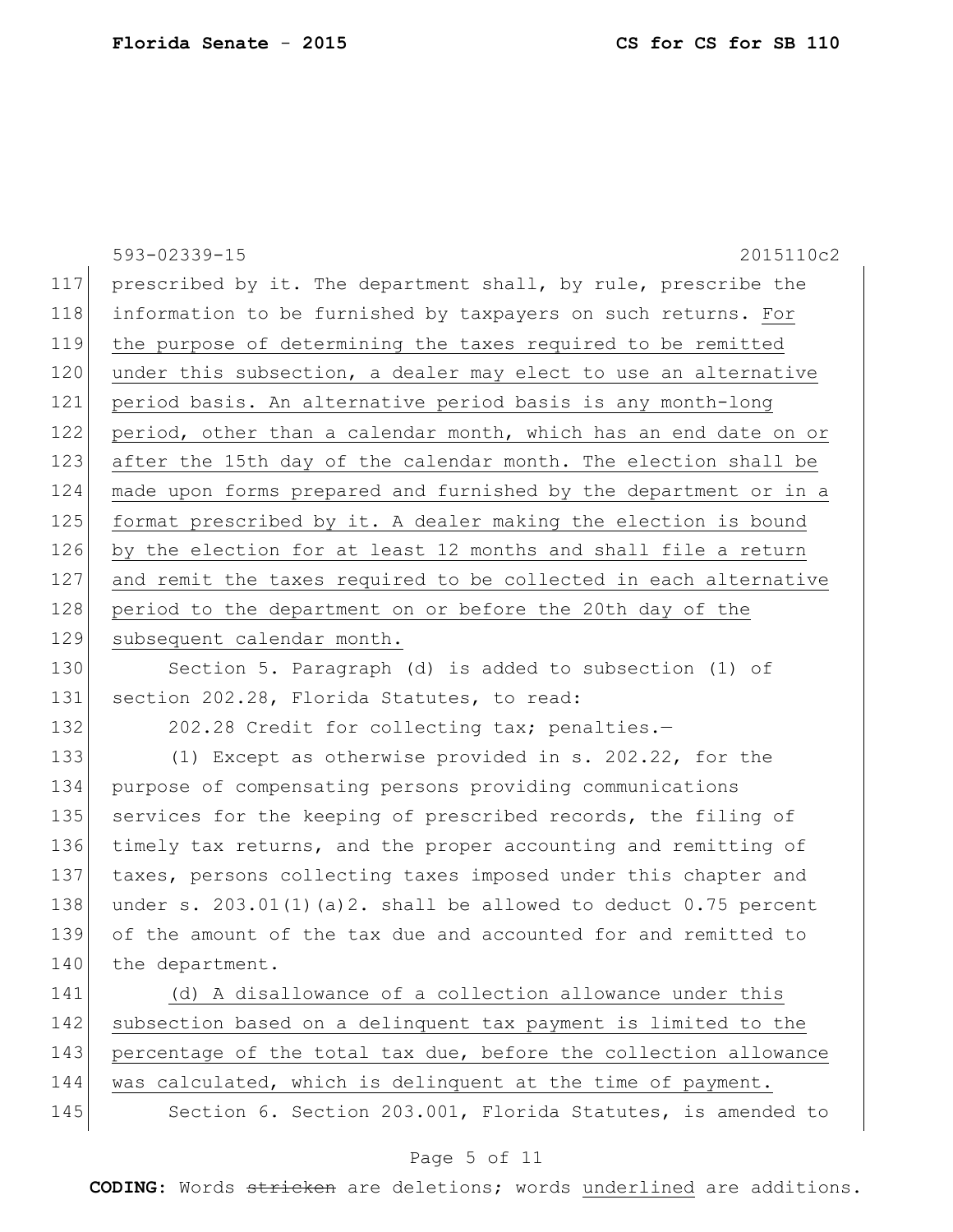593-02339-15 2015110c2 146 read: 147 203.001 Combined rate for tax collected pursuant to ss. 148 202.12(1)(a) and 203.01(1)(b).—In complying with ss. 1-3, ch. 149 2010-149, Laws of Florida, the dealer of communication services 150 may collect a combined rate of  $3.2$  6.8 percent, composed 151 comprised of the 3.05 6.65 percent and 0.15 percent rates 152 required by ss. 202.12(1)(a) and 203.01(1)(b)3., respectively, 153 if as long as the provider properly reflects the tax collected 154 with respect to the two provisions as required in the return to 155 the Department of Revenue. 156 Section 7. Effective September 1, 2015, paragraph (d) of 157 subsection (6) of section 212.20, Florida Statutes, is amended 158 to read: 159 212.20 Funds collected, disposition; additional powers of 160 department; operational expense; refund of taxes adjudicated 161 unconstitutionally collected.-162 (6) Distribution of all proceeds under this chapter and ss. 163 202.18(1)(b) and (2)(b) and 203.01(1)(a)3. is as follows: 164 (d) The proceeds of all other taxes and fees imposed 165 pursuant to this chapter or remitted pursuant to s. 202.18(1)(b) 166 and (2)(b) shall be distributed as follows: 167 1. In any fiscal year, the greater of \$500 million, minus 168 an amount equal to 4.6 percent of the proceeds of the taxes 169 collected pursuant to chapter 201, or 5.2 percent of all other 170 taxes and fees imposed pursuant to this chapter or remitted 171 pursuant to s.  $202.18(1)$  (b) and (2)(b) shall be deposited in 172 monthly installments into the General Revenue Fund. 173 2. After the distribution under subparagraph 1., 9.0739 174 8.8854 percent of the amount remitted by a sales tax dealer

## Page 6 of 11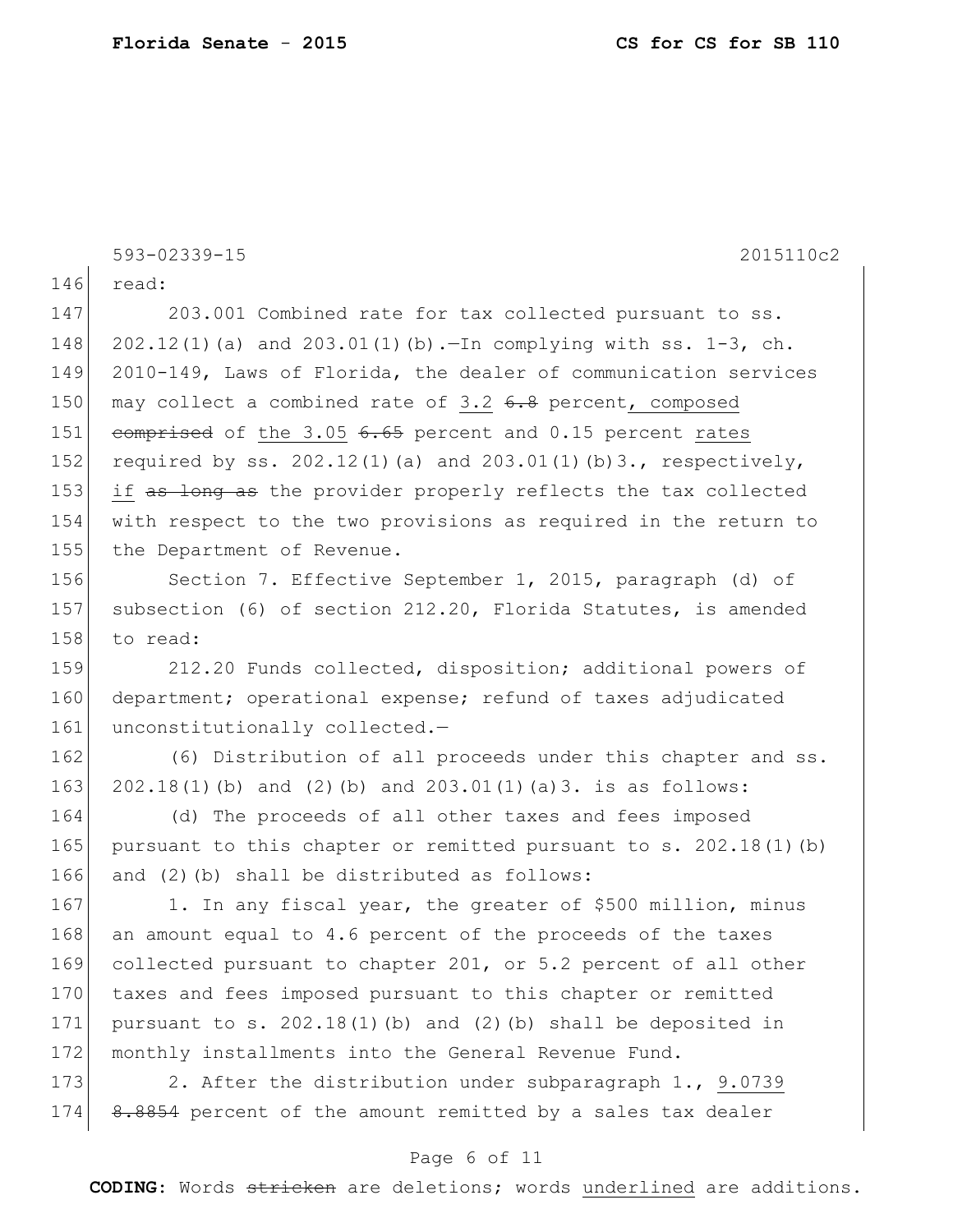593-02339-15 2015110c2 175 located within a participating county pursuant to s. 218.61 176 shall be transferred into the Local Government Half-cent Sales 177 Tax Clearing Trust Fund. Beginning July 1, 2003, the amount to 178 be transferred shall be reduced by  $0.1$  percent, and the 179 department shall distribute this amount to the Public Employees 180 Relations Commission Trust Fund less \$5,000 each month, which 181 shall be added to the amount calculated in subparagraph 3. and 182 distributed accordingly. 183 3. After the distribution under subparagraphs 1. and 2., 184 0.0976 0.0956 percent shall be transferred to the Local 185 Government Half-cent Sales Tax Clearing Trust Fund and 186 distributed pursuant to s. 218.65. 187 4. After the distributions under subparagraphs 1., 2., and 188 3., 2.1039  $2.0603$  percent of the available proceeds shall be 189 transferred monthly to the Revenue Sharing Trust Fund for 190 Counties pursuant to s. 218.215. 191  $\vert$  5. After the distributions under subparagraphs 1., 2., and 192  $\mid$  3., 1.3803 <del>1.3517</del> percent of the available proceeds shall be 193 transferred monthly to the Revenue Sharing Trust Fund for 194 Municipalities pursuant to s. 218.215. If the total revenue to 195 be distributed pursuant to this subparagraph is at least as 196 great as the amount due from the Revenue Sharing Trust Fund for 197 Municipalities and the former Municipal Financial Assistance 198 Trust Fund in state fiscal year 1999-2000, no municipality shall 199 receive less than the amount due from the Revenue Sharing Trust 200 Fund for Municipalities and the former Municipal Financial 201 Assistance Trust Fund in state fiscal year 1999-2000. If the 202 total proceeds to be distributed are less than the amount 203 received in combination from the Revenue Sharing Trust Fund for

## Page 7 of 11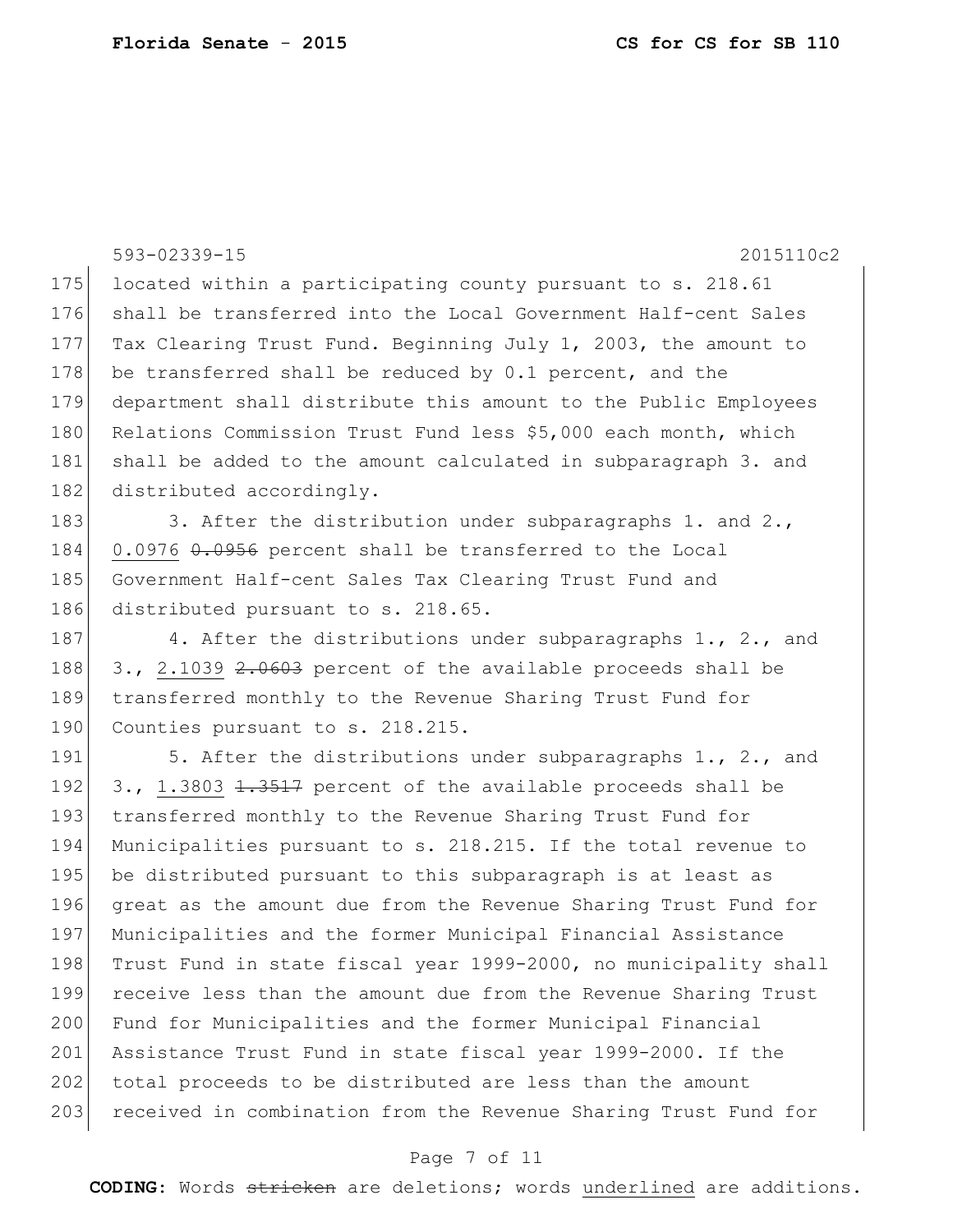593-02339-15 2015110c2 204 Municipalities and the former Municipal Financial Assistance 205 Trust Fund in state fiscal year 1999-2000, each municipality 206 shall receive an amount proportionate to the amount it was due 207 in state fiscal year 1999-2000. 208 6. Of the remaining proceeds: 209  $\vert$  a. In each fiscal year, the sum of \$29,915,500 shall be 210 divided into as many equal parts as there are counties in the 211 state, and one part shall be distributed to each county. The 212 distribution among the several counties must begin each fiscal 213 year on or before January 5th and continue monthly for a total 214 of 4 months. If a local or special law required that any moneys 215 accruing to a county in fiscal year 1999-2000 under the then-216 existing provisions of s. 550.135 be paid directly to the 217 district school board, special district, or a municipal 218 government, such payment must continue until the local or 219 special law is amended or repealed. The state covenants with 220 holders of bonds or other instruments of indebtedness issued by 221 local governments, special districts, or district school boards 222 before July 1, 2000, that it is not the intent of this 223 subparagraph to adversely affect the rights of those holders or 224 relieve local governments, special districts, or district school 225 boards of the duty to meet their obligations as a result of 226 previous pledges or assignments or trusts entered into which 227 obligated funds received from the distribution to county 228 governments under then-existing s. 550.135. This distribution 229 specifically is in lieu of funds distributed under s. 550.135 230 before July 1, 2000.

231 b. The department shall distribute \$166,667 monthly to each 232 applicant certified as a facility for a new or retained

#### Page 8 of 11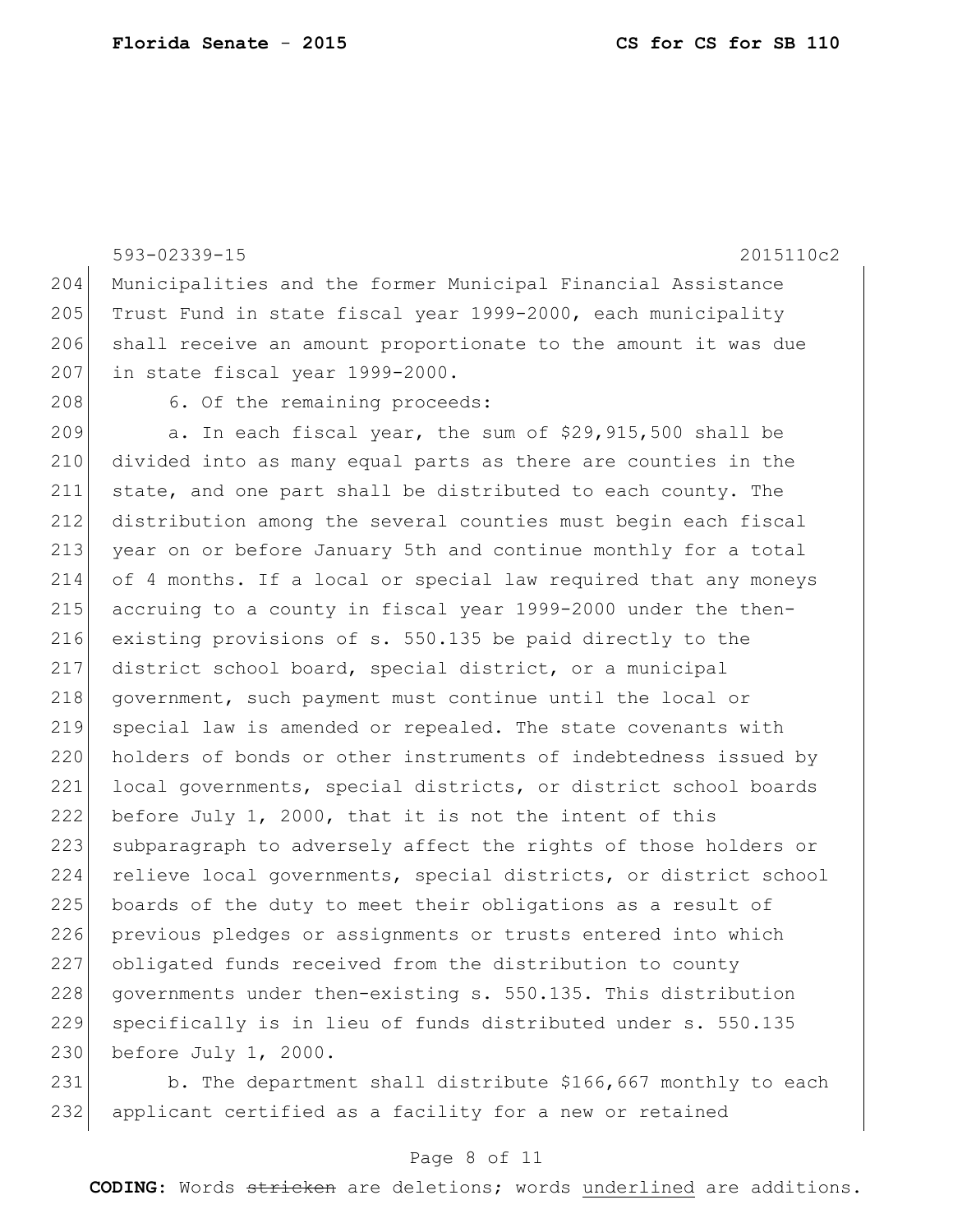593-02339-15 2015110c2 233 professional sports franchise pursuant to s. 288.1162. Up to 234 \$41,667 shall be distributed monthly by the department to each 235 certified applicant as defined in s. 288.11621 for a facility 236 for a spring training franchise. However, not more than \$416,670 237 may be distributed monthly in the aggregate to all certified 238 applicants for facilities for spring training franchises. 239 Distributions begin 60 days after such certification and 240 continue for not more than 30 years, except as otherwise 241 provided in s. 288.11621. A certified applicant identified in 242 this sub-subparagraph may not receive more in distributions than 243 expended by the applicant for the public purposes provided in s. 244 288.1162(5) or s. 288.11621(3).

245 c. Beginning 30 days after notice by the Department of 246 Economic Opportunity to the Department of Revenue that an 247 applicant has been certified as the professional golf hall of 248 fame pursuant to s. 288.1168 and is open to the public, \$166,667 249 shall be distributed monthly, for up to 300 months, to the 250 applicant.

 d. Beginning 30 days after notice by the Department of Economic Opportunity to the Department of Revenue that the applicant has been certified as the International Game Fish 254 Association World Center facility pursuant to s. 288.1169, and 255 the facility is open to the public,  $$83,333$  shall be distributed monthly, for up to 168 months, to the applicant. This distribution is subject to reduction pursuant to s. 288.1169. A lump sum payment of \$999,996 shall be made after certification and before July 1, 2000.

260 e. The department shall distribute up to \$83,333 monthly to 261 each certified applicant as defined in s. 288.11631 for a

### Page 9 of 11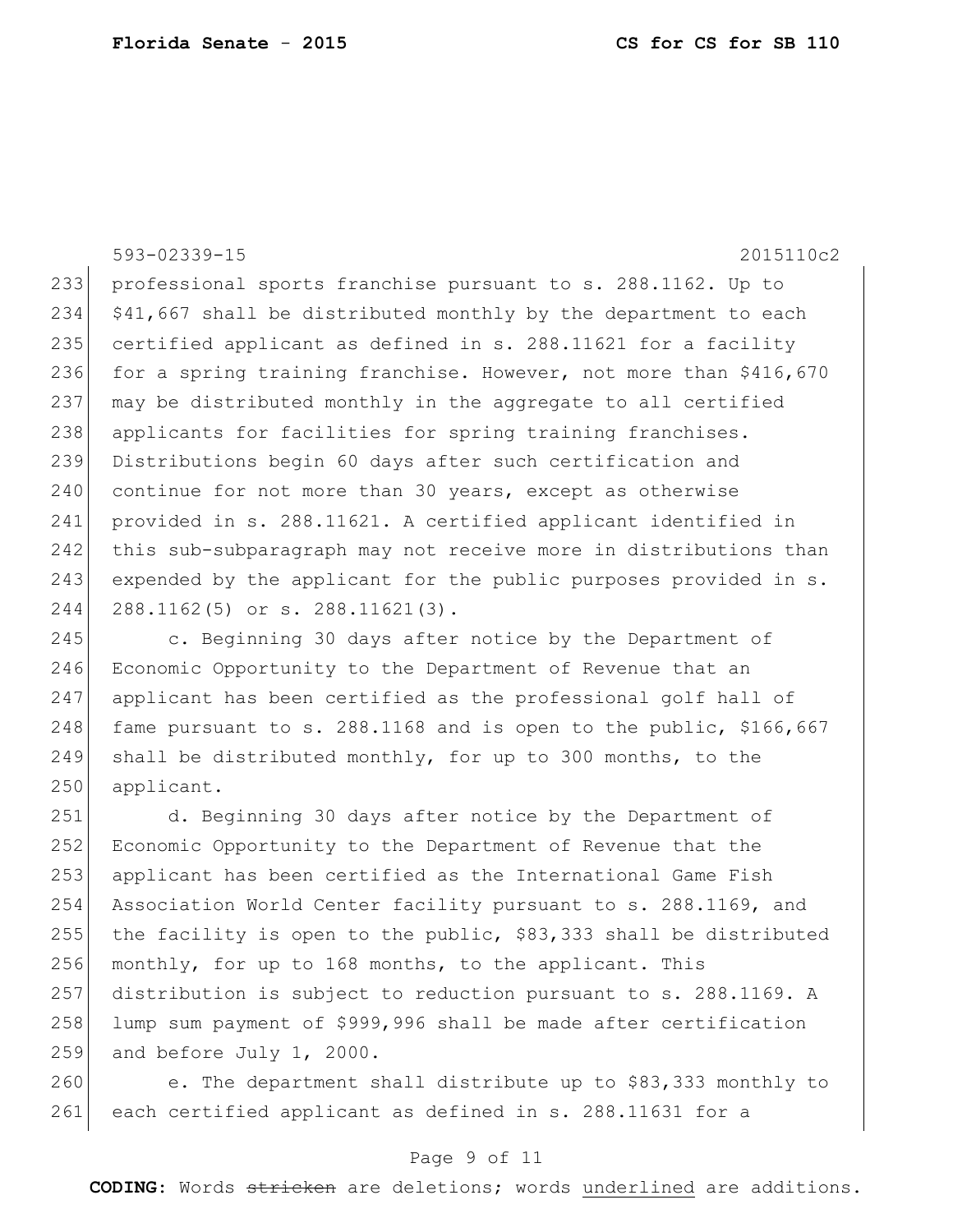593-02339-15 2015110c2

262 facility used by a single spring training franchise, or up to 263  $\mid$  \$166,667 monthly to each certified applicant as defined in s. 264 288.11631 for a facility used by more than one spring training 265 franchise. Monthly distributions begin 60 days after such 266 certification or July 1, 2016, whichever is later, and continue 267 for not more than 20 years to each certified applicant as 268 defined in s. 288.11631 for a facility used by a single spring 269 training franchise or not more than 25 years to each certified 270 applicant as defined in s. 288.11631 for a facility used by more 271 than one spring training franchise. A certified applicant 272 identified in this sub-subparagraph may not receive more in 273 distributions than expended by the applicant for the public 274 purposes provided in s. 288.11631(3).

275 f. Beginning 45 days after notice by the Department of 276 Economic Opportunity to the Department of Revenue that an 277 applicant has been approved by the Legislature and certified by 278 the Department of Economic Opportunity under s. 288.11625 or 279 upon a date specified by the Department of Economic Opportunity 280 as provided under s.  $288.11625(6)$  (d), the department shall 281 distribute each month an amount equal to one-twelfth of the 282 annual distribution amount certified by the Department of 283 Economic Opportunity for the applicant. The department may not 284 distribute more than \$7 million in the 2014-2015 fiscal year or 285 more than \$13 million annually thereafter under this sub-286 subparagraph.

287 7. All other proceeds must remain in the General Revenue 288 Fund.

289 Section 8. This act applies to taxable transactions 290 included on bills for communication services which are dated on

### Page 10 of 11